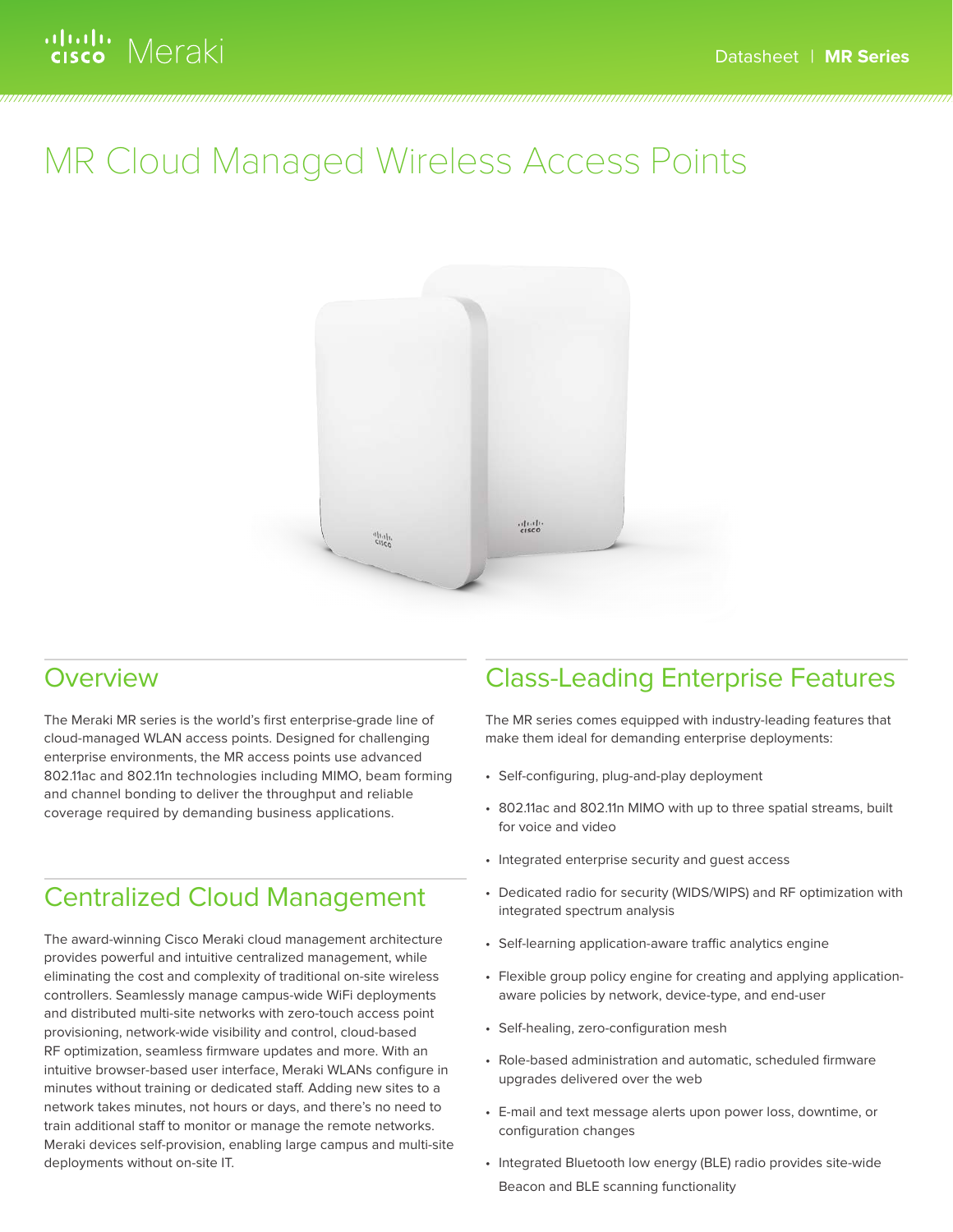#### **Inside the Meraki MR**

MR34 shown, features vary by model



#### Rapid Deployment and Scalability

Built from the ground up for multi-site networks, Meraki access points have revolutionized distributed branch wireless networking. Zero-touch deployments, multi-site visibility and control, and automated alerts make deploying, securing, and centrally managing branch networks a breeze.

The Meraki cloud-managed architecture enables plug and play branch deployments and provides centralized visibility and control across any number of distributed locations. Since Meraki MR series APs are managed entirely through the Meraki web-based dashboard, configuration and diagnostics can be performed remotely just as easily as they can be performed on-site, eliminating costly field visits. Each device downloads its configuration via Meraki's cloud, applying your network and security policies automatically so you don't have to provision them on-site.



Meraki Cloud Management Architecture

#### High Performance RF Design

Every Meraki access point continuously and automatically monitors its surroundings to maximize WiFi performance. By measuring channel utilization, signal strength, throughput, signals from non-Meraki APs, and non-WiFi interference, Meraki APs automatically optimize WiFi performance of individual APs and maximize system-wide performance.

Meraki APs have been deployed and proven in the most demanding environments, supporting more than 100 users per AP and collectively serving hundreds of Megabits per second of user traffic to thousands of devices. By eliminating traditional hardware controllers, Meraki also eliminates the performance bottleneck that often chokes high-density wireless deployments.

By measuring utilization from neighboring APs, detecting WiFi signals from non-Meraki APs, and identifying non-WiFi interference, Meraki APs continuously stay on top of changing and challenging conditions. Tools such as real-time spectrum analysis and live channel utilization deliver immediate information on the RF environment at any part of the network. Even in dynamic environments, Meraki networks automatically detect and adapt to interference from non-WiFi sources.

Real-time and historical metrics ensure maximum system-wide performance. Wireless channels, AP output power, and client connection settings are automatically adapted to changing performance and interference conditions, eliminating the need for tedious manual adjustment of dozens of independent parameters.

Mesh networking, included in every Meraki AP, extends coverage to hard to wire areas and creates a self-healing network that is resilient to cable and switch failures, continuing to operate despite failures or configuration changes in the rest of the network, without the need for manual configuration or optimization.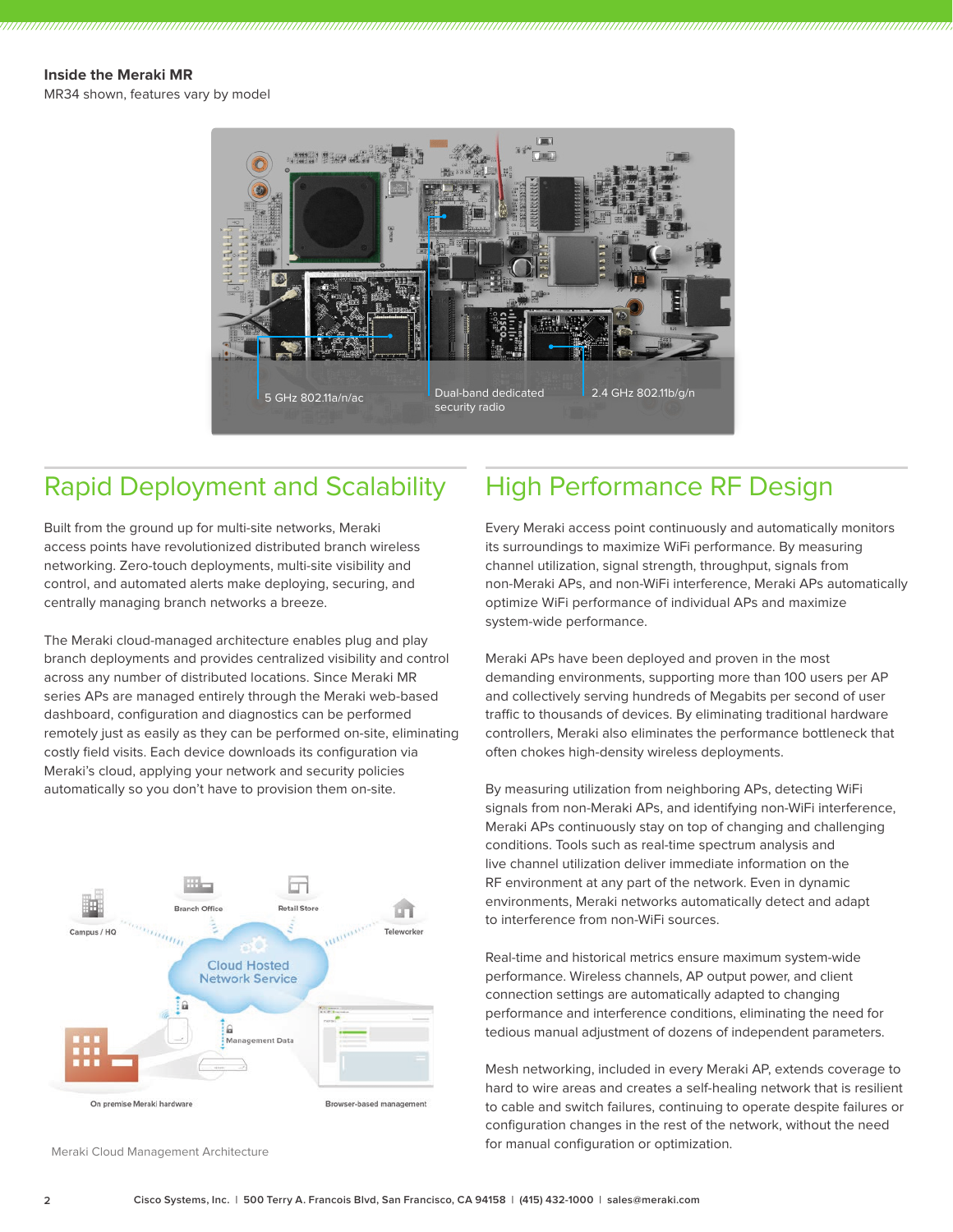| <b>Clients</b>                           |                          | Nov 29 14:47 PST to Dec 27 14:47 PST                                     |                                                                                  | 1 Live updates <sup>®</sup>                        |                                       | Applications  |
|------------------------------------------|--------------------------|--------------------------------------------------------------------------|----------------------------------------------------------------------------------|----------------------------------------------------|---------------------------------------|---------------|
| <b>© 2 hours</b><br>day<br>week<br>month | whitelist                | 80 Mb/s<br>60 Mb/s<br>40 Mb/s<br>$20$ Mb/s<br>$0$ Mb/s<br>Dec 2<br>Dec 5 | Usage: 1.31 TB (848.28 GB received, 491.24 GB sent)<br>Dec 8<br>Dec 11<br>Dec 14 | Video-YouTube<br>Dec 17<br><b>Dec 20</b><br>Dec 23 | 32.7 GB (130.2 GB, 12.5 GB)<br>Dec 26 | « Hide        |
|                                          | Applications details     |                                                                          |                                                                                  |                                                    |                                       |               |
|                                          | <b>Description</b>       | Group <b>v</b>                                                           | Usage                                                                            | % Usage                                            | Group usage                           | Group % usage |
| 61                                       | Vimeo                    | Video                                                                    | 2.92 GB                                                                          | 0.2%                                               | 47.84 GB                              | .3.5%         |
| 62                                       | YouTube                  | Video                                                                    | 32.70 GB                                                                         | .24%                                               | 47.84 GB                              | .3.5%         |
| 63                                       | megavideo.com            | Video                                                                    | <b>1.8 MB</b>                                                                    | < 0.1%                                             | 47.84 GB                              | .35%          |
| 64                                       | hulu.com                 | Video                                                                    | 312.9 MB                                                                         | $< 0.1\%$                                          | 47.84 GB                              | .3.5%         |
| 65                                       | Netflix                  | Video                                                                    | 52.6 MB                                                                          | < 0.1%                                             | 47.84 GB                              | 3.5%<br>×.    |
| 66                                       | <b>ESPN</b>              | Sports                                                                   | 249 GB                                                                           | 0.2%                                               | 2.84 GB                               | 0.2%          |
| 67                                       | mlb.com                  | Sports                                                                   | 192.4 MB                                                                         | $< 0.1\%$                                          | 2.84 GB                               | 0.2%          |
| 68                                       | <b>CBS Sports</b>        | Sports                                                                   | 59.8 MB                                                                          | < 0.1%                                             | 2.84 GB                               | 0.2%          |
| 69                                       | foxsports.com            | Sports                                                                   | 110.2 MB                                                                         | $< 0.1\%$                                          | 2.84 GB                               | 0.2%          |
| 70                                       | <b>Antivirus updates</b> | Software & anti-virus updates                                            | 322.6 MB                                                                         | $< 0.1\%$                                          | 20.95 GB                              | . 1.6%        |
| 71                                       | Software updates         | Software & anti-virus updates                                            | 20.63 GB                                                                         | 1.5%                                               | 20.95 GB                              | 1.6%<br>×.    |

Ottawa Montr Toronto Michigan New York Detroi Connect **Rhode Island** New York rania iladelph **New Jersey** Maryland Columbus West **Delaware** Virginia **District of** 

User Analytics and Traffic Shaping



Live Troubleshooting Tools



Air Marshal: Real-Time Wireless Intrusion Prevention System

Multi-Site Management

### Enterprise Security and a Dedicated Radio

The MR series comes equipped with complete out-of-the-box enterprise class security. Segment wireless users, applications, and devices; secure your network from attacks and enforce the right policies for each class of users. A built-in stateful policy firewall, 802.1X/RADIUS support, and native Active Directory integration deliver fine-grained access control, while a guest access firewall provides secure, Internetonly guest WiFi in just one click. Integrated network access control (NAC) provides end-user anti-virus scanning for accurate client device posture asessment to protect your wired and wireless network against virus infections.

Indoor APs feature a radio dedicated to full-time scanning, rogue AP containment, and automatic RF optimization. With Air Marshal, it is possible to set up a real-time wireless intrusion detection and prevention system (WIDS/WIPS) with user-defined threat remediation policies and intrusion alarms, enabling secure wireless environments without complex setup or systems integration. Auto RF eliminates the need for manual RF configuration by scanning the environment for utilization, interference, and other metrics, and computing the optimal channel and power settings for every AP in the network. Meraki WLANs are fully HIPAA and PCI compliant.

#### Built-in Guest Access

Meraki cloud management provides the ability to customize and integrate splash pages onto each Meraki MR access point, with options for click-through or sign-on splash using your own RADIUS server or the Meraki cloud-based RADIUS user database. The Meraki MR series features a complete array of built-in captive portal tools,

including a guest ambassador portal for new-user sign-on, splash sign-in tracking, application blocking and traffic shaping, free and paid tiers of access, integrated credit-card processing and prepaid codes generation, and splash by-pass for corporate-issued or recognized devices.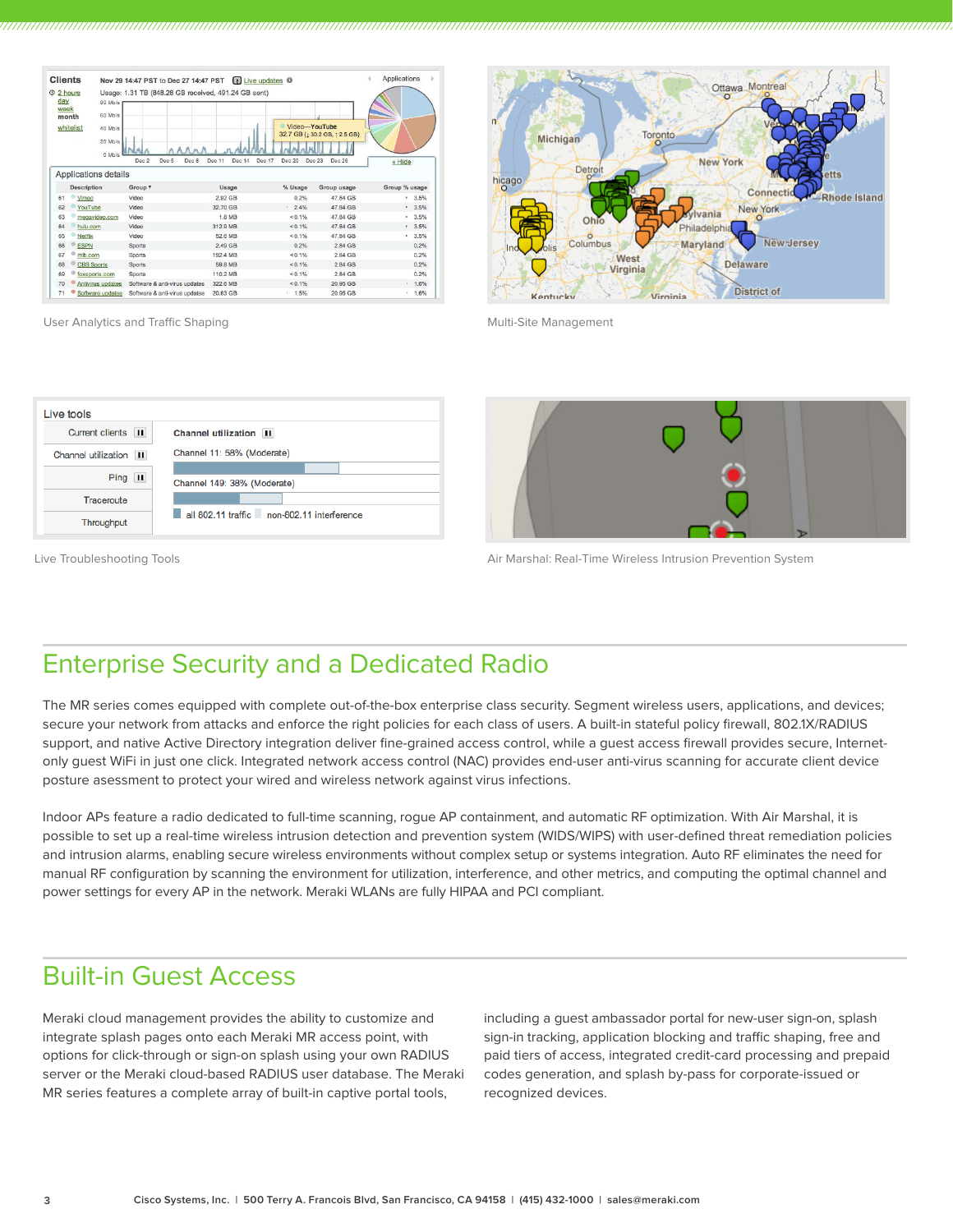### **CMX**

The Meraki MR series tracks probing MAC addresses from associated and non-associated clients. This data is exported in real time from the access points to Meraki's cloud for analytics; information is then calculated and then presented in the Meraki dashboard to display metrics such as user dwell-time, repeat visits and capture rate (people passing by vs. coming inside a site). This

information can be used by retailers, hospitality, and enterprise customers to understand foot traffic and visitor behavior across sites, and can facilitate an optimization of opening hours, marketing initatives, and staffing policies.



CMX Location Analytics (for non-associated clients)

## BYOD-ready, Out of the Box

User-owned devices have exploded onto networks everywhere, with new iPads, Androids, and smartphones connecting every day. Meraki MR series APs feature built-in support for BYOD and make it easier than ever to securely track and support user-owned iPads, tablets, smartphones, and laptops – without extra appliances, licenses, or complex VLAN configurations. Using integrated Layer 7 client fingerprinting, client devices are automatically identified and classified, letting you distinguish between iPads and iPhones, device operating systems, and even manufacturer. Device-specific policies can be automatically applied to restrict, quarantine, or throttle userowned devices. Client fingerprinting combined with a heuristicsdriven reporting engine allows you to generate detailed reports of BYOD clients that have connected, measure the bandwidth and

applications they've accessed, and even see their percentage of total traffic. Bonjour forwarding facilitates seamless discovery of Apple devices across VLANs, rounding out a full BYOD-centric feature set.

Complete with a free mobile device management (MDM) client agent called Systems Manager, monitor each of your organization's devices, showing useful metrics including client hardware/software information and recent location, and centrally manage your corporate devices with a great degree of granulaity; log in with remote desktop or command-line, push new applications, and remotely lock and erase devices.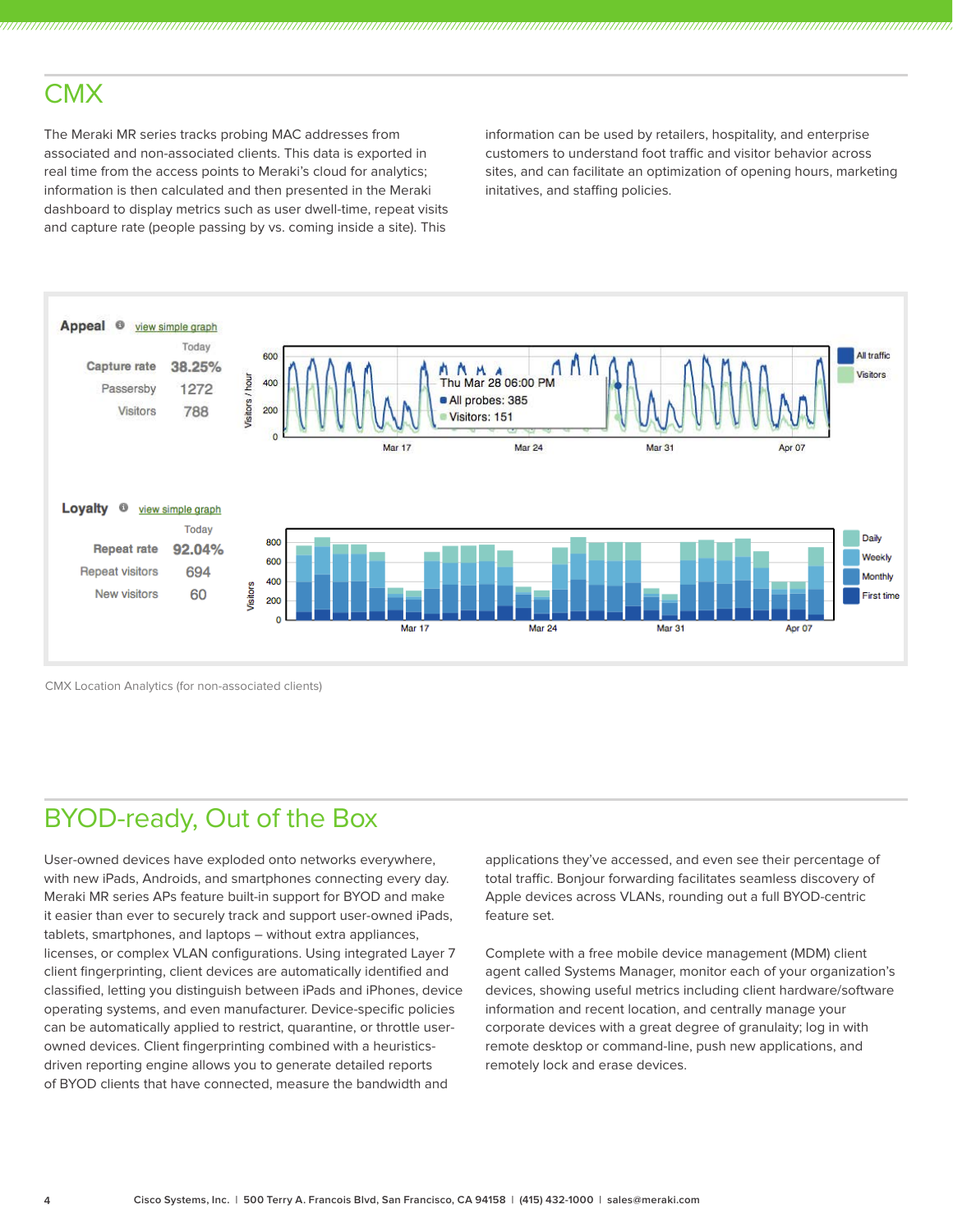

| #  | <b>OS</b>            | # Clients v | % Clients | <b>Usage</b> | % Usage |
|----|----------------------|-------------|-----------|--------------|---------|
| 1  | Apple iPhone         | 843         | 38.5%     | 163.22 GB    | 7.8%    |
| 2  | Mac OS X             | 495         | 22.6%     | 1.20 TB      | 59.0%   |
| 3  | Apple iPad           | 168         | 7.7%      | 78.78 GB     | 3.8%    |
| 4  | Apple iPod           | 167         | 7.6%      | 45.13 GB     | 2.2%    |
| 5  | Windows 7            | 158         | 7.2%      | 304.96 GB    | 14.6%   |
| 6  | Android              | 144         | 6.6%      | 13.77 GB     | 0.7%    |
| 7  | Windows XP           | 59          | 2.7%      | 26.85 GB     | 1.3%    |
| 8  | <b>Windows Vista</b> | 44          | 2.0%      | 81.39 GB     | 3.9%    |
| 9  | Apple iOS            | 31          | 1.4%      | 1.40 GB      | 0.1%    |
| 10 | Mac OS X 10.6        | 28          | 1.3%      | 84.06 GB     | 4.0%    |

Client Location Tracking Device Reporting and Analytics

| Assign group policies by | Enabled: assign group policies automatically by device type $\div$ |   |                     |   |                |  |
|--------------------------|--------------------------------------------------------------------|---|---------------------|---|----------------|--|
| device type              | What is this?                                                      |   |                     |   |                |  |
| Groups for device types  | Device type                                                        |   | <b>Group policy</b> |   | <b>Actions</b> |  |
|                          | Android                                                            | ÷ | throttle            | ٠ | X              |  |
|                          | iPad                                                               | ÷ | whitelist           |   | $\times$       |  |

Device-Based Group Policies

#### **Auto-Tunneling VPN Technology**

Leveraging the Meraki cloud architecture, site-to-site VPNs can be enabled via a single click without any command-line configurations or multi-step key permission setups; Meraki cloud management automatically tunnels, hole punches, and configures devices to eliminate the complexity seen in traditional VPN setups. Complete with IPsec encryption, deploy the following architectural setups within minutes:

- Teleworker VPN: Securely extend the corporate LAN to remote sites wirelessly, using the MR series with your own server or a Meraki MX
- Site-to-site VPN: Multi-branch VPN w/ WAN optimization and Content Filtering (using Meraki MX Security Appliance)
- Secure roaming: Layer 2 and layer 3 roaming for large campus environments

#### **Distributed Packet Processing**

Meraki devices execute packet processing at the edge. Each wireless access point features a high performance CPU that enforces layer 3-7 firewall policies, application QoS, network access control (NAC), and more. Meraki networks scale seamlessly: add capacity by simply deploying more APs, without concern for controller bottlenecks or choke points.

Every Meraki wireless access point is built with the packet processing resources to secure and control its client traffic, without need for a wireless LAN controller. Meraki APs are built with a high performance CPU, hardware-accelerated encryption, and extended memory resources to implement stateful firewall policies, voice and video optimization, and even layer 7 traffic classification and QoS.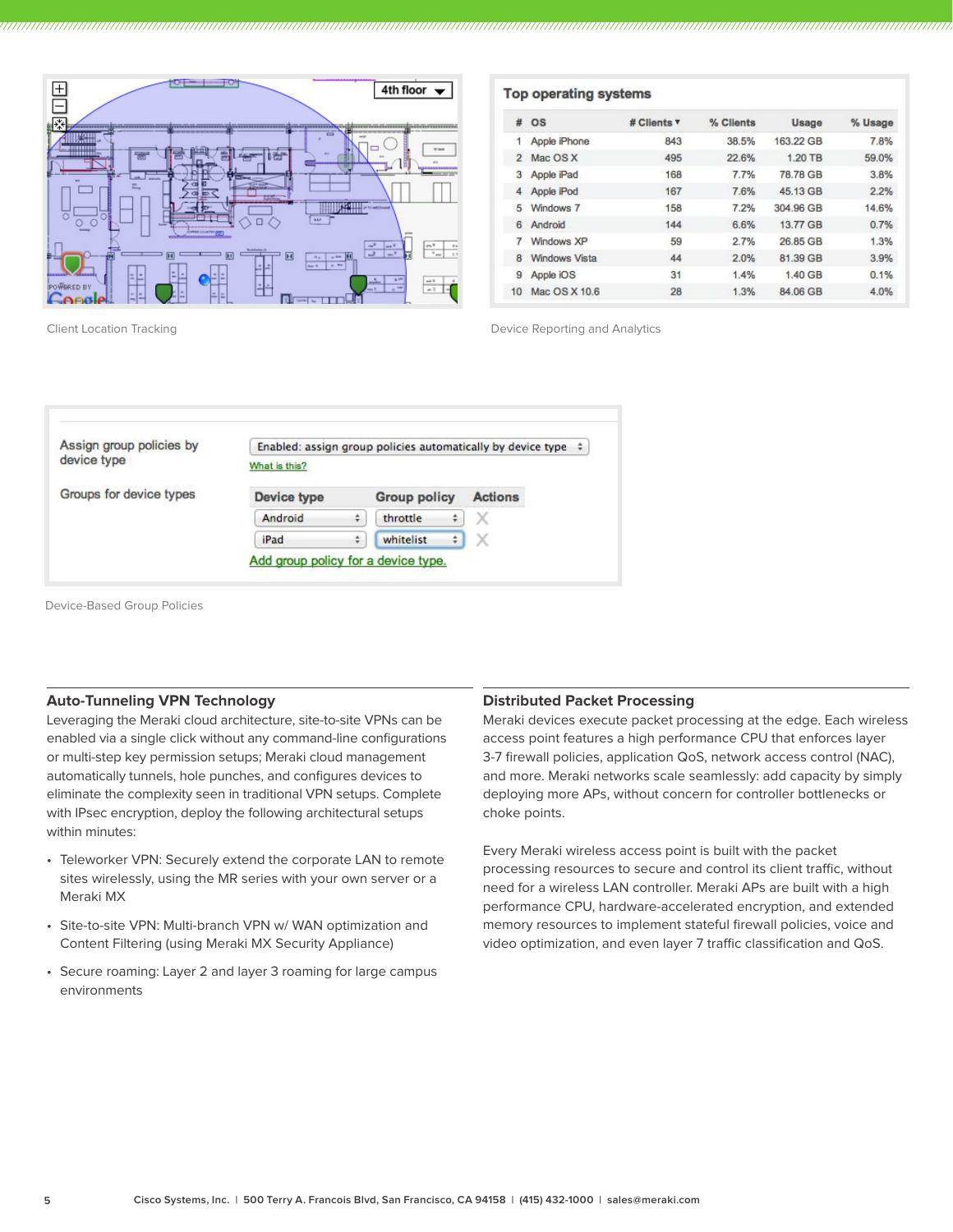# Product Options









|                           | <b>MR18</b>                                                                                        | <b>MR26</b>                                                                                                 | <b>MR32</b>                                                                                               | <b>MR34</b>                                                                                                   |
|---------------------------|----------------------------------------------------------------------------------------------------|-------------------------------------------------------------------------------------------------------------|-----------------------------------------------------------------------------------------------------------|---------------------------------------------------------------------------------------------------------------|
| <b>Usage</b>              | Performance oriented<br>WLAN, Enterprise, Campus,<br><b>Healthcare</b>                             | <b>High Performance &amp; Capacity</b><br><b>WLAN, High-Density Campus,</b><br>Enterprise                   | General Purpose 802.11ac<br><b>WLAN, High-Density Campus,</b><br>Enterprise, Retail                       | Highest Performance & Capac-<br>ity (802.11ac) WLAN, Highest-<br>Density Campus, Enterprise                   |
| Radio                     | 1 x 802.11b/g/n radio                                                                              | 1 x 802.11b/g/n radio                                                                                       | $1 \times 802.11b/g/n$ radio                                                                              | 1 x 802.11b/g/n radio                                                                                         |
| <b>Specification</b>      | 1 x 802.11a/n radio                                                                                | 1 x 802.11a/n radio                                                                                         | $1 \times 802.11a/n/ac$ radio                                                                             | 1 x 802.11a/n/ac radio                                                                                        |
|                           | 1 x dual-band radio for WIDS/<br>WIPS and RF management                                            | 1 x dual-band radio for WIDS/<br>WIPS and RF management                                                     | 1 x dual-band radio for WIDS/<br>WIPS and RF management                                                   | 1 x dual-band radio for WIDS/<br>WIPS and RF management                                                       |
|                           | 600 Mbps max rate                                                                                  | 900 Mbps max rate                                                                                           | 1 x Bluetooth Low Energy radio                                                                            | 1.75 Gbps max rate                                                                                            |
|                           | 2x2 MIMO with 2 streams,<br>beamforming                                                            | 3x3 MIMO with 3 streams,<br>beamforming                                                                     | 1.2 Gbps max rate<br>2x2 MIMO with 2 streams,<br>beamforming                                              | 3x3 MIMO with 3 streams,<br>beamforming                                                                       |
| <b>Interface</b>          | 1 × Gigabit Ethernet port                                                                          | 1 × Gigabit Ethernet port                                                                                   | 1 x Gigabit Ethernet port                                                                                 | 1 × Gigabit Ethernet port                                                                                     |
| <b>Power</b>              | 802.3af PoE<br>DC power adaptor                                                                    | 802.3af PoE<br>DC power adaptor                                                                             | 802.3af PoE<br>DC power adaptor                                                                           | 802.af PoE (low-power mode),<br>802.3at PoE+                                                                  |
|                           |                                                                                                    |                                                                                                             |                                                                                                           | DC power adapter                                                                                              |
| <b>Physical</b><br>Design | Low-profile industrial design                                                                      | Low-profile industrial design                                                                               | Low-profile industrial design                                                                             | Low-profile industrial design                                                                                 |
| Performance               | 2-stream, 2x2 MIMO                                                                                 | 3-stream, 3x3 MIMO                                                                                          | 2-stream, 2x2 MIMO                                                                                        | 3-stream, 3x3 MIMO                                                                                            |
| <b>Features</b>           | Third radio dedicated to secu-<br>rity and RF management                                           | Third radio dedicated to secu-<br>rity and RF management                                                    | Third radio dedicated to secu-<br>rity and RF management                                                  | Third radio dedicated to secu-<br>rity and RF management                                                      |
|                           | <b>Priority Voice</b>                                                                              | <b>Priority Voice</b>                                                                                       | <b>Priority Voice</b>                                                                                     | <b>Priority Voice</b>                                                                                         |
|                           | Power Save<br>(802.11e/WMM)                                                                        | Power Save<br>(802.11e/WMM)                                                                                 | Power Save<br>(802.11e/WMM)                                                                               | Power Save<br>(802.11e/WMM)                                                                                   |
|                           | Enterprise-grade CPU                                                                               | Enterprise-grade CPU                                                                                        | Enterprise-grade CPU                                                                                      | Enterprise-grade CPU                                                                                          |
|                           | Hardware-accelerated encryp-<br>tion                                                               | Hardware-accelerated encryp-<br>tion                                                                        | Hardware-accelerated encryp-<br>tion                                                                      | Hardware-accelerated encryp-<br>tion                                                                          |
|                           | High-density support                                                                               | High-density support                                                                                        | High-density support                                                                                      | High-density support                                                                                          |
|                           | <b>Band steering</b><br><b>Band steering</b>                                                       |                                                                                                             | <b>Band steering</b>                                                                                      | <b>Band steering</b>                                                                                          |
|                           |                                                                                                    |                                                                                                             | Bluetooth low energy radio for<br>Beacon and BLE scanning                                                 |                                                                                                               |
| Mesh<br><b>Networking</b> | High performance multi-radio<br>mesh                                                               | High performance multi-radio<br>mesh                                                                        | Highest performance multi-<br>radio mesh                                                                  | Highest performance multi-<br>radio mesh                                                                      |
| <b>Dimensions</b>         | 7.25" x 5.69" x 1.17" (186 mm x<br>146 mm x 30 mm), not including<br>deskmount feet or mount plate | 8.2" x 5.9" x 1.3" (210 mm x 150<br>$mm \times 32.5 \, mm$ ) not including<br>deskmount feet or mount plate | 10.0" x 6.1" x 1.5" (253.4 mm<br>x 155.8 mm x 37.1 mm), not<br>including deskmount feet or<br>mount plate | 10.0" x 6.1" x 1.5" (253.4 mm<br>$x$ 155.8 mm $x$ 37.1 mm), not<br>including deskmount feet or<br>mount plate |
| Weight                    | 25.7 oz (0.73 kg)                                                                                  | 19.4 oz (0.55 kg)                                                                                           | 25 oz (0.7kg)                                                                                             | 25 oz (0.7kg)                                                                                                 |

\*See individual datasheets for detailed specification information such as regulatory compliance and antenna radiation patterns